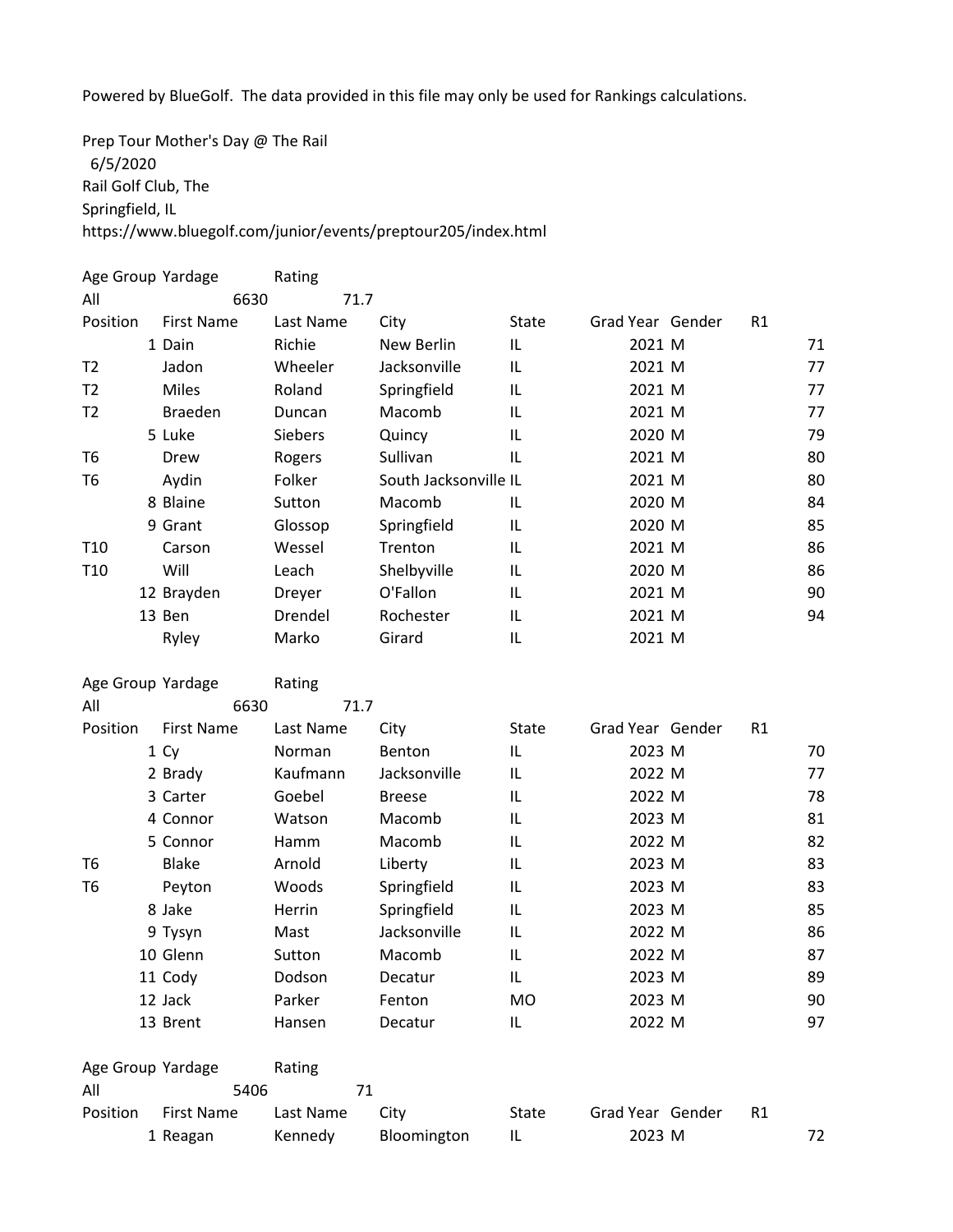| T <sub>2</sub>  | Laci             | Novosel       | Quincy            | IL | 2022 F | 75  |
|-----------------|------------------|---------------|-------------------|----|--------|-----|
| T <sub>2</sub>  | Gracie           | Piar          | <b>East Alton</b> | IL | 2022 F | 75  |
| T <sub>2</sub>  | Kayla            | Sayyalinh     | Rockford          | IL | 2023 F | 75  |
| T <sub>5</sub>  | Jenna            | Anderson      | Dousman           | WI | 2022 F | 76  |
| T <sub>5</sub>  | Faith            | Davis         | Sherman           | IL | 2021 F | 76  |
| T7              | Katelyn          | Sayyalinh     | Rockford          | IL | 2020 F | 77  |
| T7              | Katie            | Steinman      | Bloomington       | IL | 2021 F | 77  |
|                 | 9 Lexi           | Onsrud        | Normal            | IL | 2020 F | 78  |
| T <sub>10</sub> | Audrey           | Cain          | Godfrey           | IL | 2022 F | 79  |
| T <sub>10</sub> | Karlie           | Schnepp       | Springfield       | IL | 2021 F | 79  |
| T <sub>10</sub> | Emma             | Thorman       | Macomb            | IL | 2020 F | 79  |
|                 | 13 Megan         | Thiravong     | Rochelle          | IL | 2021 F | 80  |
|                 | 14 Catalina      | Easley        | Cantrall          | IL | 2024 F | 81  |
|                 | 15 Addie         | Dobson        | Jacksonville      | IL | 2022 F | 82  |
|                 | 16 Mackenzie     | <b>Biggs</b>  | Bloomington       | IL | 2020 F | 83  |
|                 | 17 Jaelyn        | Kelly         | Hudson            | IL | 2022 F | 86  |
| T <sub>18</sub> | Kayla            | Adkins        | Springfield       | IL | 2022 F | 88  |
| T <sub>18</sub> | Lauren           | Christopher   | Bloomington       | IL | 2021 F | 88  |
| T <sub>20</sub> | Kelly            | Deterding     | Dwight            | IL | 2021 F | 92  |
| T20             | Coe              | Walberg       | <b>Belvidere</b>  | IL | 2021 F | 92  |
| T <sub>20</sub> | Kylie            | Hundman       | Bloomington       | IL | 2021 F | 92  |
|                 | 23 Bella         | Heintzelman   | Dixon             | IL | 2021 F | 93  |
|                 | 24 Katie         | Milhiser      | Springfield       | IL | 2021 F | 94  |
|                 | 25 Katelyn       | Bell          | Chatham           | IL | 2023 F | 98  |
|                 | 26 Kiley         | <b>Torres</b> | Rochester         | IL | 2024 F | 99  |
|                 | 27 Frankie Leigh | Nicholes      | Harrisburg        | IL | 2024 F | 105 |
|                 | 28 Jaycie        | Cole          | Springfield       | IL | 2023 F | 106 |
|                 | 29 Sidney        | Miller        | Springfield       | IL | 2023 F | 109 |
|                 | 30 Makenna       | <b>Fiscus</b> | Tuscola           | IL | 2023 F | 114 |
|                 |                  |               |                   |    |        |     |

|                   | Age Group Yardage |        | Rating      |      |                   |       |        |                  |                |    |
|-------------------|-------------------|--------|-------------|------|-------------------|-------|--------|------------------|----------------|----|
| All               |                   | 5518   |             | 66.7 |                   |       |        |                  |                |    |
| Position          | <b>First Name</b> |        | Last Name   |      | City              | State |        | Grad Year Gender | R1             |    |
|                   | 1 Conner          |        | McCall      |      | Vandalia          | IL    | 2024 M |                  |                | 75 |
| T2                | Lincoln           |        | Chizmark    |      | Joliet            | IL    | 2024 M |                  |                | 79 |
| T <sub>2</sub>    | Caleb             |        | McCullough  |      | Dewey             | IL    | 2024 M |                  |                | 79 |
|                   | 4 Ty              |        | Novosel     |      | Quincy            | IL    | 2027 M |                  |                | 80 |
|                   | 5 Jack            |        | Wenzel      |      | Bloomington       | IL    | 2024 M |                  |                | 81 |
|                   | 6 Luke            |        | Leverenz    |      | <b>Blue Grass</b> | IA    | 2028 M |                  |                | 85 |
|                   | 7 Cal             |        | Johnson     |      | Springfield       | IL    | 2024 M |                  |                | 86 |
|                   | 8 Julian          |        | Valenti     |      | Springfield       | IL    | 2024 M |                  |                | 89 |
|                   | 9 Tug             |        | Schwab      |      | Litchfield        | IL    | 2024 M |                  |                | 94 |
| Age Group Yardage |                   | Rating |             |      |                   |       |        |                  |                |    |
| Collegiate \      |                   | 6012   |             | 68.9 |                   |       |        |                  |                |    |
| Position          | <b>First Name</b> |        | Last Name   |      | City              | State |        | Grad Year Gender | R <sub>1</sub> |    |
|                   | 1 Allison         |        | Enchelmayer |      | Bloomington       | IL    | 2019 F |                  |                | 79 |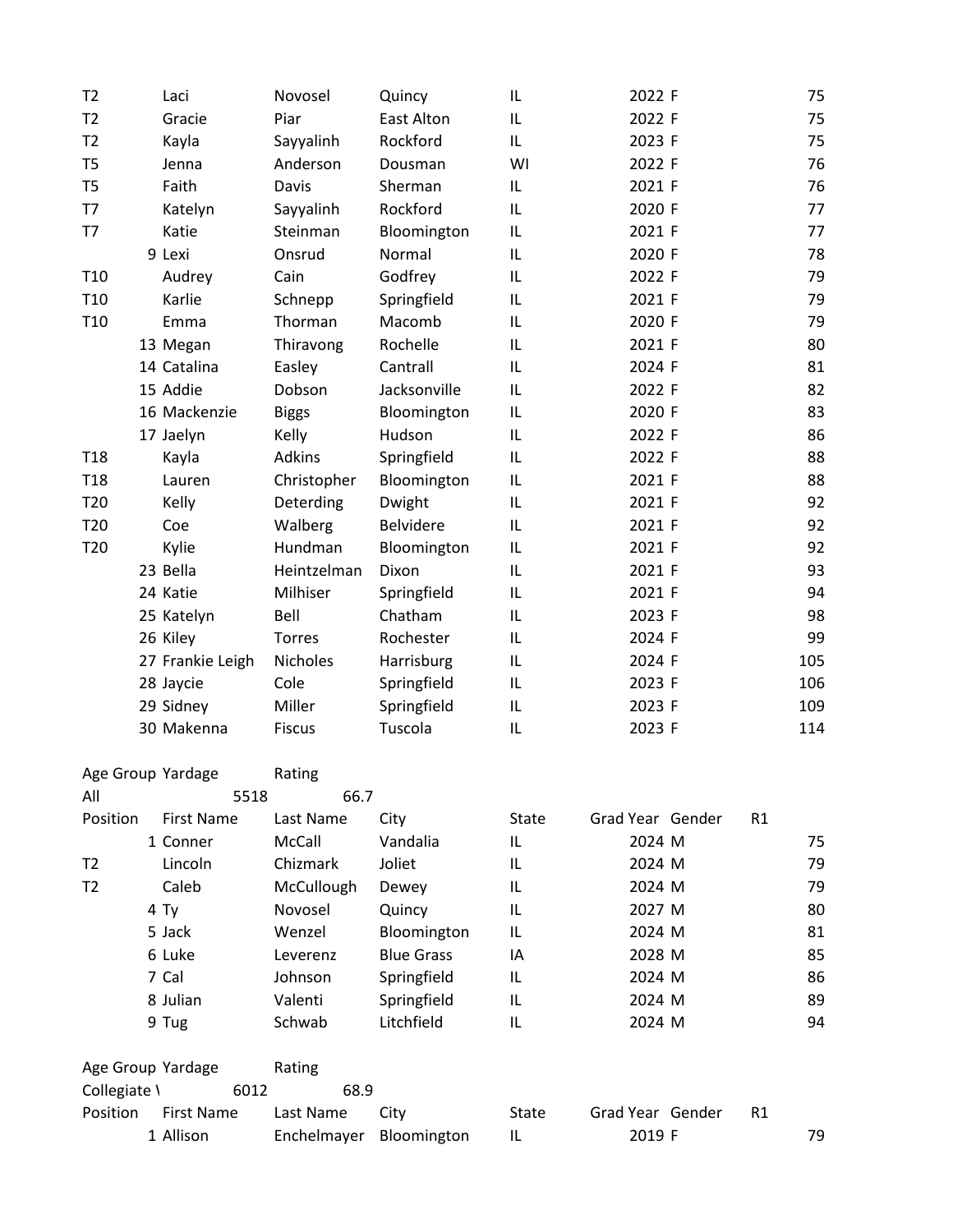| 2 Ali   | Wilson | Lincoln | . . | 2018 F |    |
|---------|--------|---------|-----|--------|----|
| 3 Grace | Miller | Decatur | I L | 2018 F | 92 |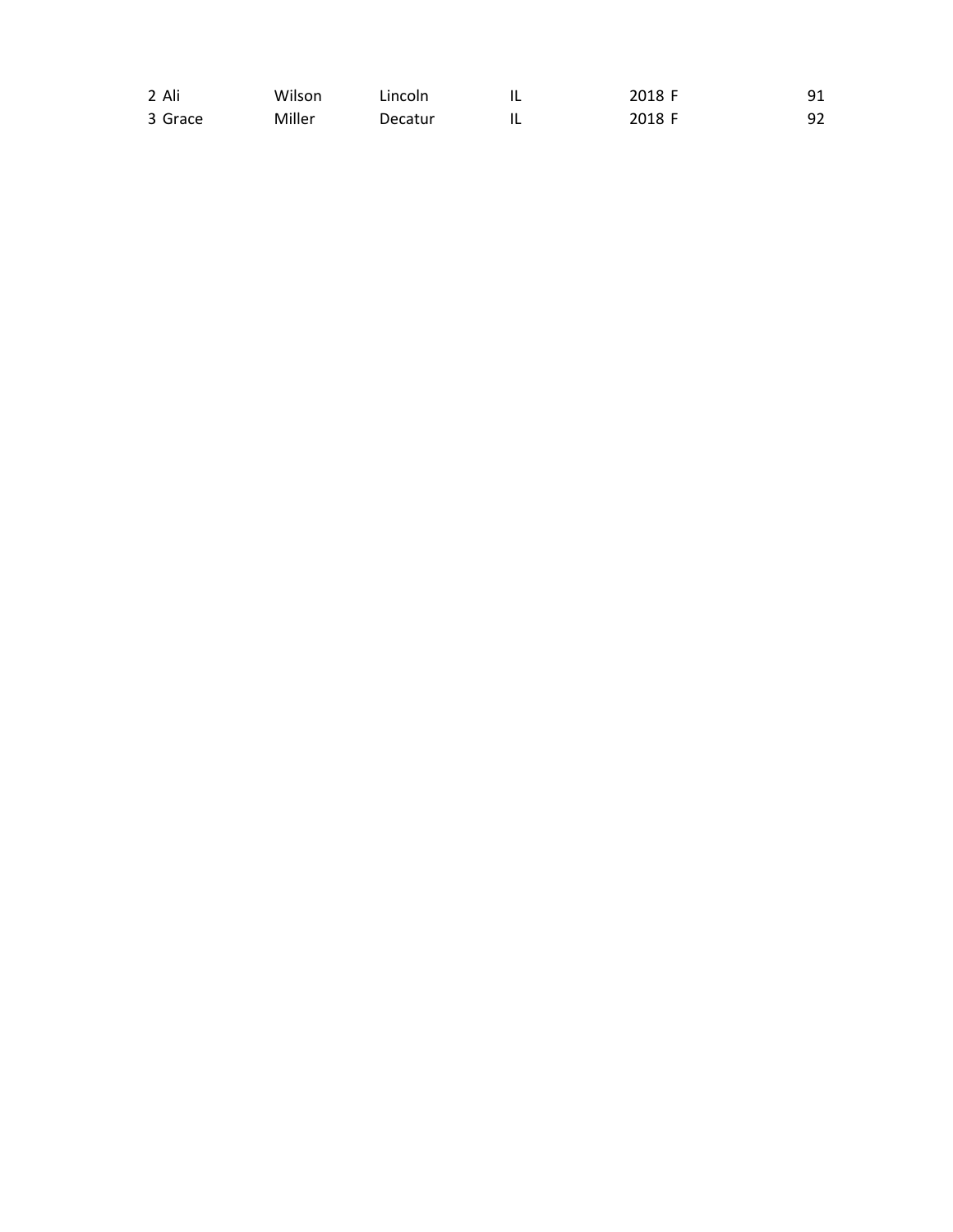WD/DQ Won Playoff

NS

WD/DQ Won Playoff

WD/DQ Won Playoff